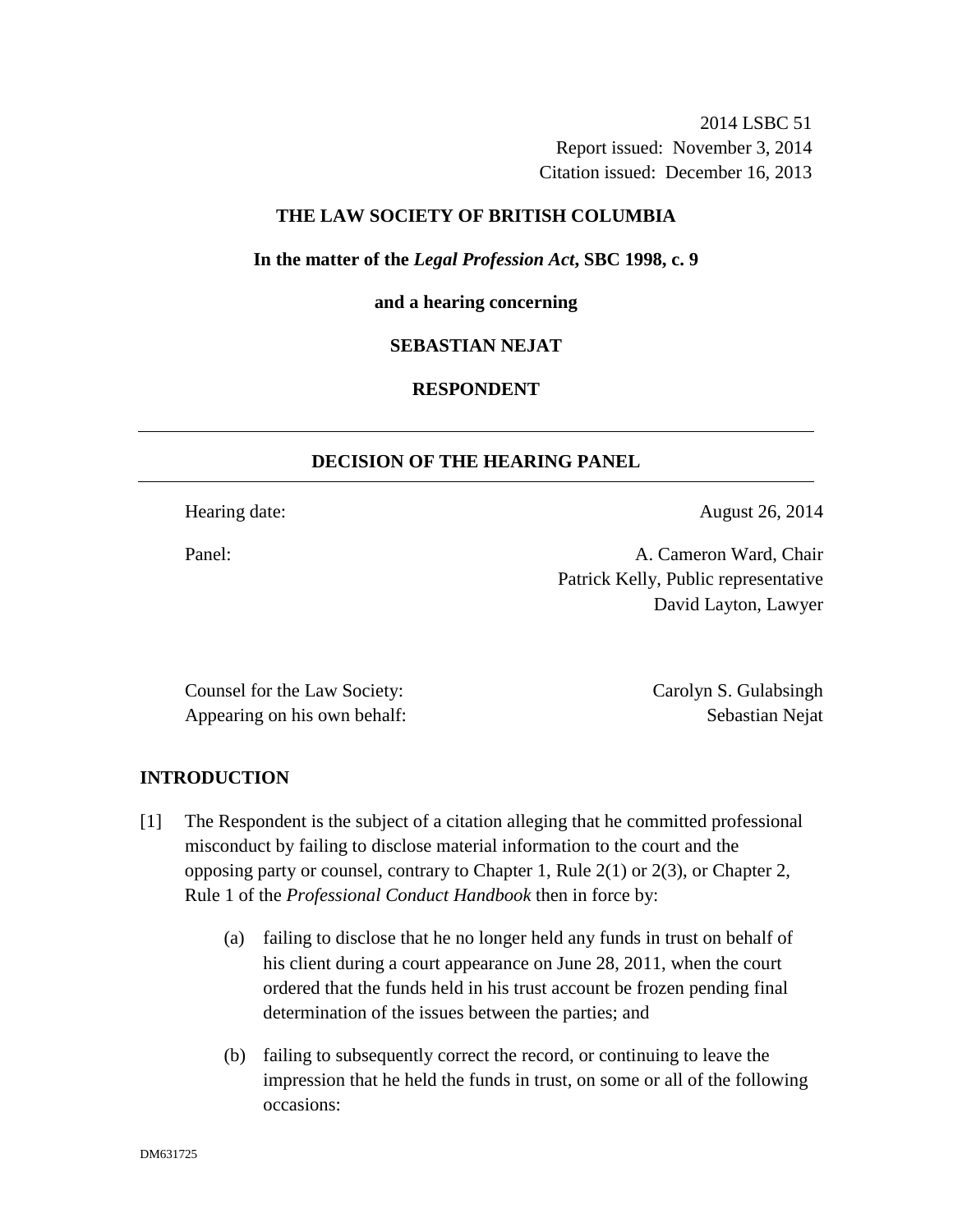- i. when he wrote to opposing counsel on July 13, 2011 enclosing the draft order he had signed;
- ii. when he wrote to the opposing party on August 23, 2011 and August 30, 2011 seeking her agreement to allow him to release to his client funds held in trust; and
- iii. a court appearance on April 12, 2012.
- [2] The citation was authorized by the Discipline Committee on December 5, 2013 and issued December 16, 2013. The Respondent has admitted that he was served with the citation on December 17, 2013.
- [3] The Respondent made a proposed conditional admission under Rule 4-22 that his conduct constituted professional misconduct pursuant to s. 38(4) of the *Legal Profession Act*. The Discipline Committee accepted the conditional admission at its meeting on July 10, 2014, and instructed the Law Society's counsel to recommend its acceptance to the hearing panel.
- [4] Pursuant to Rule 4-22(5), the sole issue for determination is whether we accept or reject the proposed disciplinary action. In making this determination, we must be satisfied that the admission on the alleged infraction is appropriate and that the proposed disciplinary action is within the range of a fair and reasonable disciplinary action in all of the circumstances (*Law Society of BC v. Dhindsa*, 2014 LSBC 18, para. 7).

# **FACTUAL OVERVIEW**

- [5] The parties provided us with an agreed statement of facts, the relevant portions of which are set out below.
- [6] Sebastian Nejat, now 33 years of age, was called to the Bar on June 1, 2010 and has practised law in Vancouver in areas including administrative law, family law, civil litigation, residential real estate and motor vehicle law.
- [7] AJ and FG separated and retained lawyer CS to assist them with the sale of their family residence, which sold in January 2011 producing net sale proceeds of \$255,999.25 owing to them collectively.
- [8] On January 14, 2011, AJ and FG signed a Direction to Pay with CS, which provided that: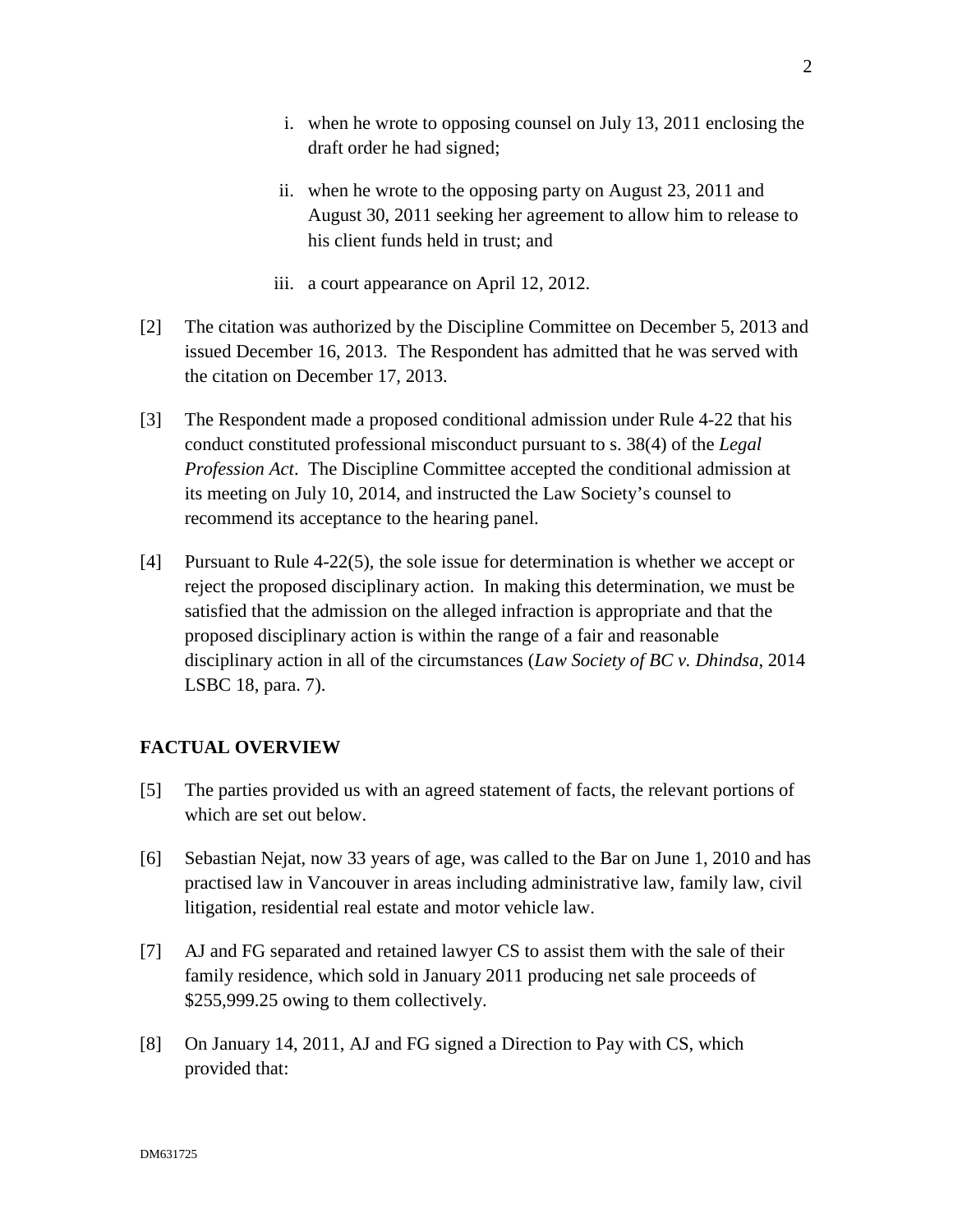Balance Payable to be held in CS and associated Trust in an interest bearing account. To be realized upon mutual agreement of AJ and FG and their respective council [sic].

[9] On March 4, 2011, FG appeared before Mr. Justice Groves and obtained an order that:

> The sum of \$175,000 from the balance of proceeds of sale of the matrimonial home, currently held in trust by CS and Associates Law Corporation be paid out, together with any accrued interest, to the Claimant, FG forthwith.

- [10] The March 4, 2011 order reflected that AJ had been served with FG's application but did not appear to defend the application.
- [11] On March 4, 2011 FG attended at CS's office with a copy of the court order she obtained that day, and CS paid out the funds as the order stipulated.
- [12] On or about March 16, 2011, AJ retained Mr. Nejat to act for him. Mr. Nejat emailed CS on March 16, 2011, and arranged for the balance of the net sale proceeds held by CS in trust to be transferred to Mr. Nejat in trust.
- [13] On March 17, 2011, Mr. Nejat brought an application without notice seeking an order restraining FG from disposing of the funds that were paid out to her pursuant to the March 4, 2011 order. Master Taylor made the requested order.
- [14] On March 23, 2011, CS provided Mr. Nejat with a cheque for the balance of the net sale proceeds, which amounted to \$80,952.70. Mr. Nejat deposited the cheque into his trust account.
- [15] On March 29, 2011, Mr. Nejat brought an application without notice before Master Taylor, seeking an order compelling FG to pay \$175,000 into court. Mr. Nejat advised the court that he had not been able to serve FG with the March 17, 2011 order and had been unable to contact her, as his only way to communicate with her was through a mailbox at the UPS Store in West Vancouver. Master Taylor granted the requested order.
- [16] On May 5, 2011, at the request of AJ, Mr. Nejat provided him with a trust cheque for \$78,952.70, which was the balance of the net sale proceeds he held in trust, less legal fees along with a cover letter in which he advised AJ of "the potential ramifications of requesting this sum from us and disposing of it."
- [17] On June 28, 2011, DB appeared before Mr. Justice Groves on FG's behalf to set aside the orders made by Master Taylor on March 17, 2011 and March 29, 2011.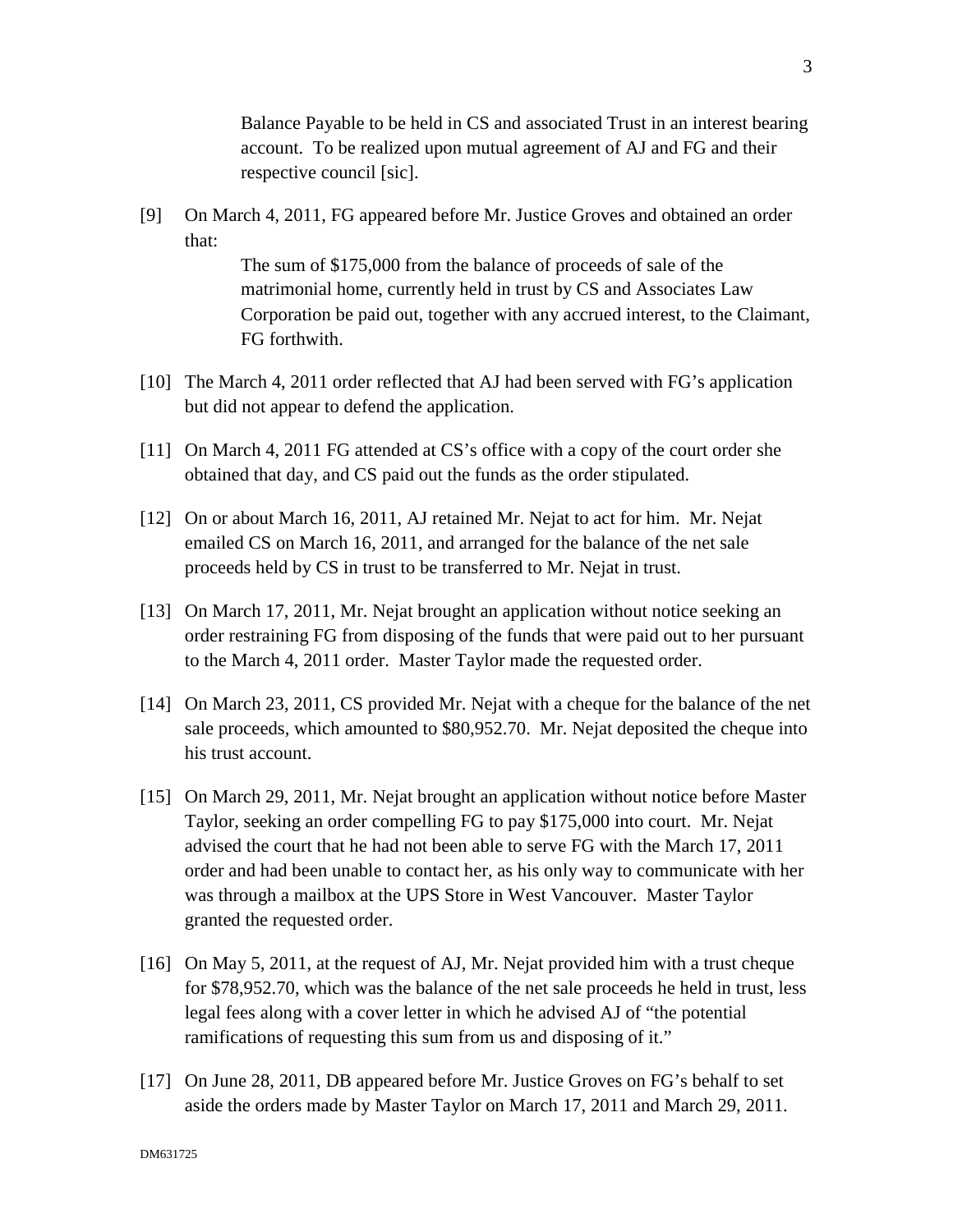Mr. Nejat appeared on behalf of AJ. While hearing the application, Mr. Justice Groves attempted to clarify the status of the net sale proceeds from the family residence. DB advised the court that the funds that remained in CS's trust account had been transferred to Mr. Nejat, subsequent to which, the following exchange occurred:

- Mr. NEJAT: CS & Associates issued a cheque for the balance to my account because they didn't want to keep it there. So they paid out 175 to FG and then they issued a cheque in trust to my – to my client. THE COURT: How much? MR. NEJAT: For 80 - I have -\$80,952.70.
- [18] Mr. Justice Groves set aside both orders of Master Taylor and directed that the funds in Mr. Nejat's trust account be frozen pending final determination of the matter, except for \$15,000, which would be made available to AJ. Mr. Justice Groves also ordered that \$36,476.35 of the funds paid into court by FG be paid to DB in trust. The court commented:

The effect of this order is to basically give FG one-half of this family asset, this home. The rest is held in trust in some capacity or another.

- [19] Mr. Nejat did not advise the court at any time during the June 28, 2011 proceedings that he no longer had any money in trust account on behalf of AJ or FG.
- [20] On July 13, 2011, Mr. Nejat returned to DB the signed draft of Mr. Justice Groves' June 28, 2011 order, along with a covering letter. Mr. Nejat did not advise DB that he no longer held any funds in trust on behalf of AJ and FG.
- [21] In or about early August 2011, DB withdrew as FG's counsel and FG began representing herself.
- [22] On August 23, 2011, Mr. Nejat wrote to FG in an attempt to secure her consent for him to release trust funds to AJ. Mr. Nejat wrote:

In view of the above, please advise by September 9, 2011 whether you consent to the release of the sum of \$65,952.70 to my client. Please note that this is independent of the \$47,000 that would still remain in court.

[23] Mr. Nejat did not advise FG that he had already released all of the funds in his trust account to AJ in May 2011.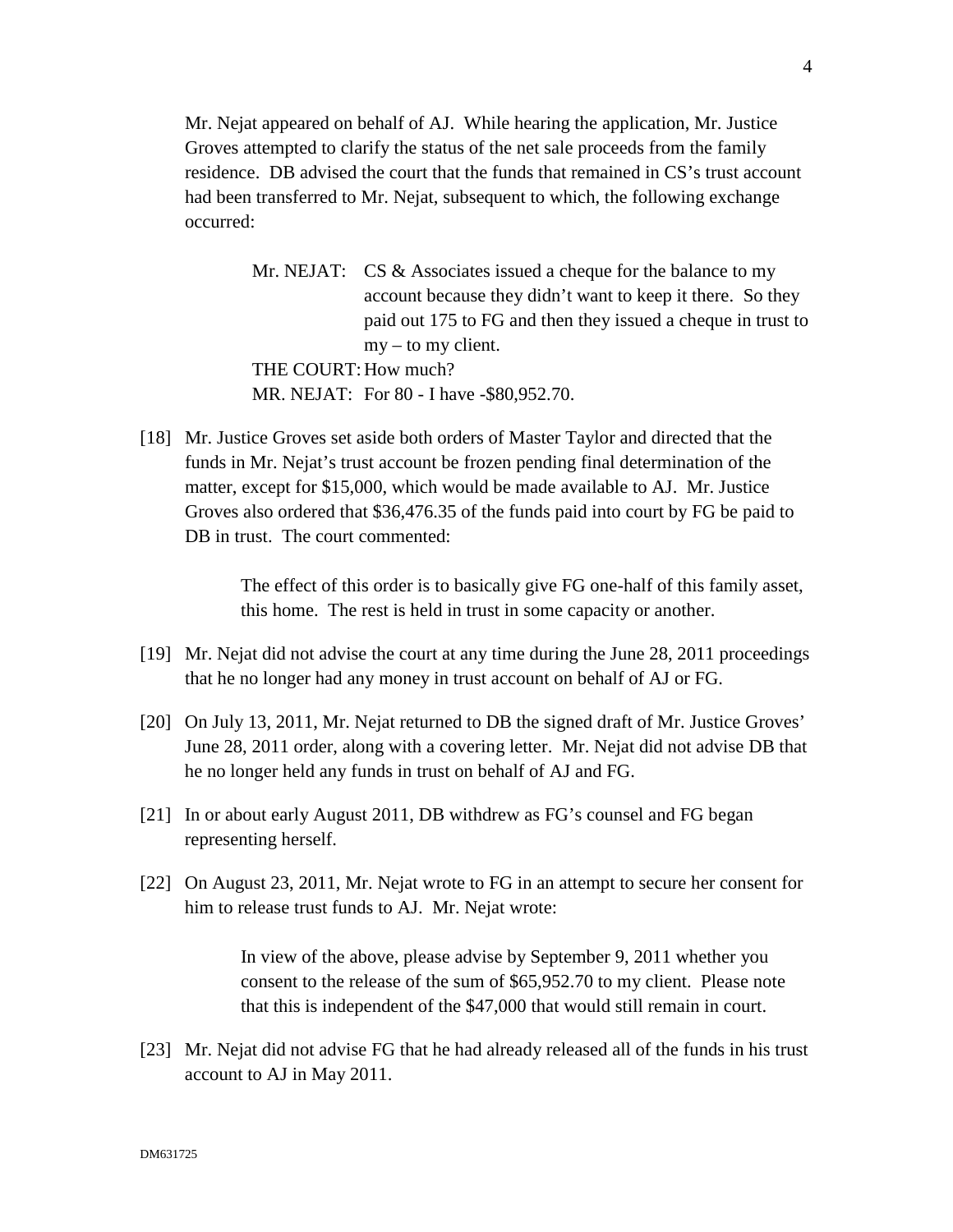[24] On August 30, 2011, Mr. Nejat wrote to FG again, and stated:

Lastly, since you are withholding your consent to the release of trust funds to my client, I have instructions to bring an application for an order for same and to also compel you to produce all your banking records. I will provide you with my client's filed Notice of Application in due course.

- [25] Once again, Mr. Nejat did not advise FG that he had already released all of the funds in this trust account to AJ in May 2011.
- [26] In or about March 2012, FG retained KS, who arranged for a Trial Management Conference on April 12, 2012 before Madam Justice Gerow. The following are excerpts from the transcripts where Madam Justice Gerow questioned Mr. Nejat about the status of the funds in his trust account:

THE COURT: Did you release \$65,000 out of your trust account? MR. NEJAT: I have to check with  $-$  with your  $-$  with our accountant. If any money was released to AJ, which I don't know, it – it was definitely before that court order was made, right?  $I - I$  certainly did not release – I have not had any dealing with AJ after – after the chambers proceedings. He was away for a long time. I have not been in constant communication with him. I certainly haven't given any instructions to my office to release any money to him. So there was certainly no activity done on his file after that court order was made, so I don't know what letter my friend is referring to.

…

THE COURT: And are you saying you don't know whether this money's in trust? MR. NEJAT: I haven't authorized any release to my client since that date. If any money was released to him at his request, it was – it may have been before that date. I have not authorized any. A lot has transpired after that court order and – and there were no orders before that – before that order was made, so I – THE COURT: Well, presumably there was – MR. NEJAT: I need to have – THE COURT: – this money was in existence at the time the court order ... MR. NEJAT: Yes. THE COURT: … was made.

MR. NEJAT:  $I -$ 

THE COURT: You appeared –

MR. NEJAT: Yes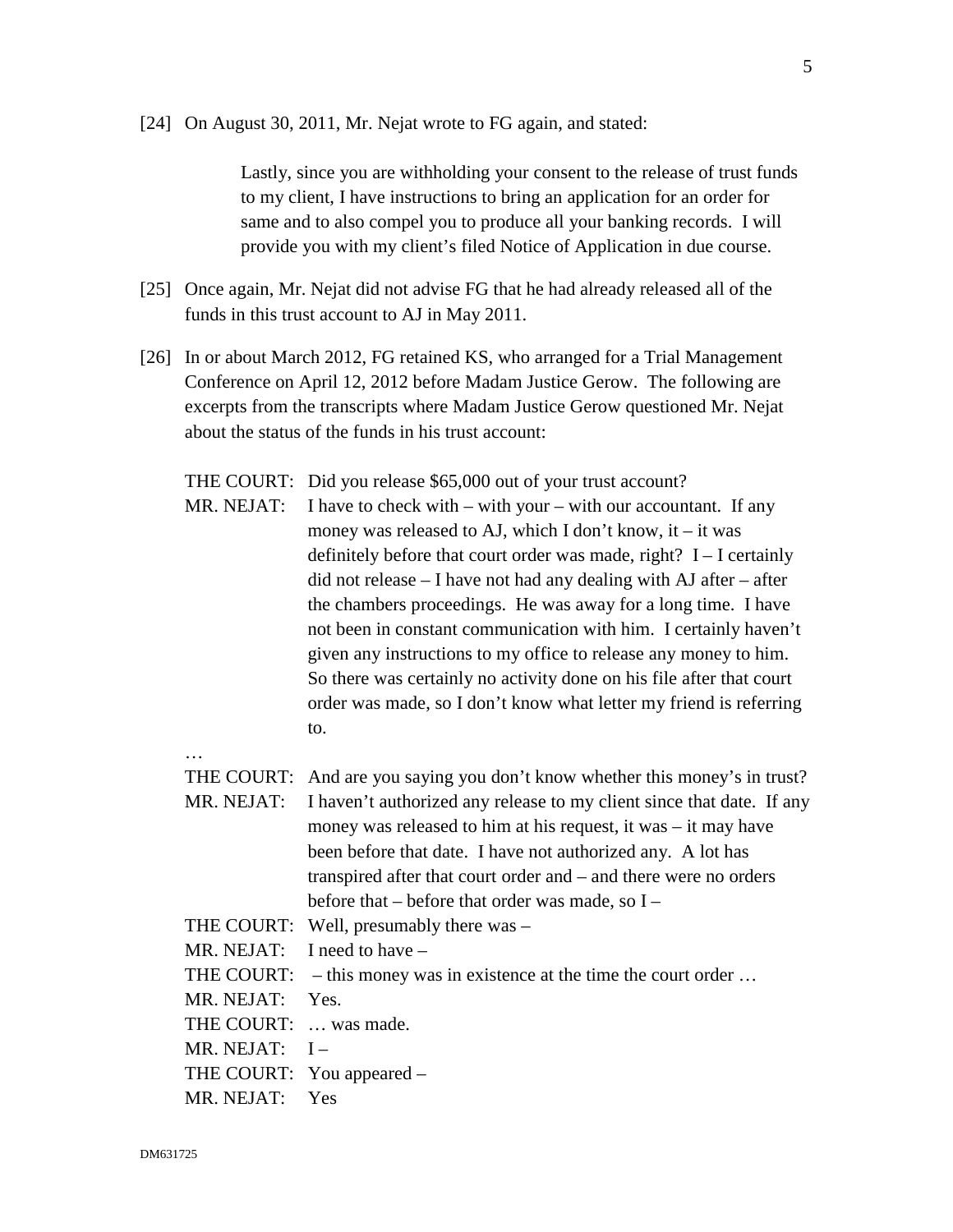THE COURT: at this order.

- MR. NEJAT: I don't know how much there was in trust at the time. There was no court order dealing with the money in trust before that date. The money was released to us …
- THE COURT: I thought there was section there was [sic] orders in place not allowing either party to dispose of the assets.
- MR. NEJAT: Only only FG.
- …
- THE COURT: … And, I don't understand why you can't tell me what the funds are in your trust account at this point. That should be fairly easy determination. So I'm just telling you this could be problematic for you, sir.
- MR. NEJAT: My Lady, at the time I was the matters that were discussed at the hearing were not matters that were supposed to be discussed at the hearing, so I did not come to court prepared to answer all the questions.

THE COURT: Sir –

MR. NEJAT: … not spent any money.

- THE COURT: Sir, that's not the issue, and that should not be the issue that you're concerned with. That is not the issue here.
- [27] When Mr. Nejat stated, "If any money was released to him at his request, it was  $-$  it may have been before that date," he was referring to June 28, 2011, the first date he appeared before Mr. Justice Groves on behalf of AJ.
- [28] At the Trial Management Conference on April 12, 2012, Madam Justice Gerow ordered Mr. Nejat to advise KS by the end of the day of the amount he held in trust on behalf of the parties.
- [29] On April 12, 2012, at 6:50 pm, Mr. Nejat wrote to KS to advise that he may not be able to provide the information regarding the trust accounting activity as ordered by Madam Justice Gerow until April 16, 2012, depending on the availability of his bookkeeper.
- [30] On April 13, 2012, KS wrote to Mr. Nejat and advised that she did not need a summary of his trust account, but wished to know whether or not funds had been released to AJ and how much, if any, funds Mr. Nejat held in trust on behalf of the parties.
- [31] On April 13, 2012, Mr. Nejat wrote to KS and advised that he no longer held any funds in trust on behalf of the parties, as \$78, 952.70 had been released to AJ on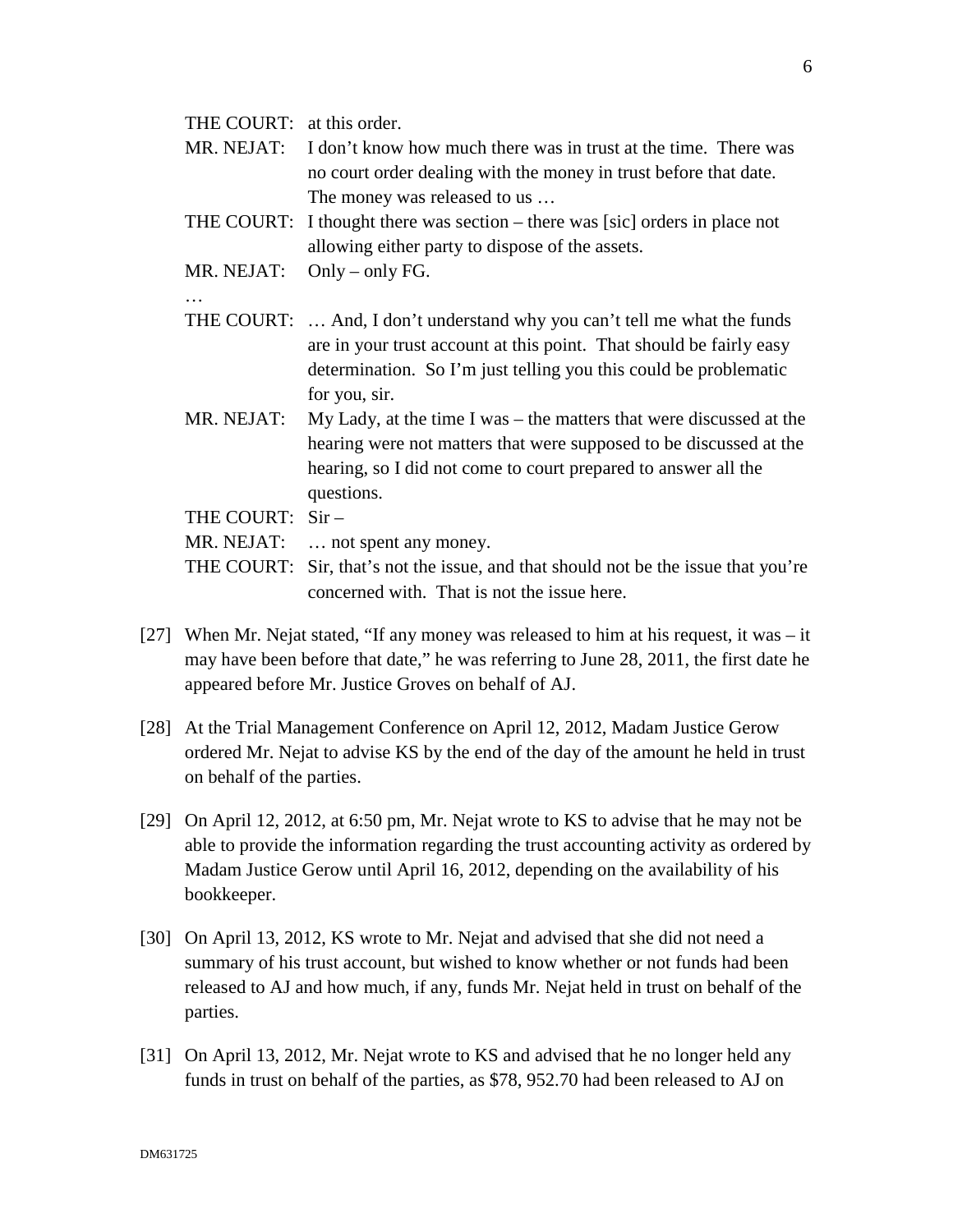May 5, 2011. Mr. Nejat also stated in this letter that he was going to withdraw as AJ's lawyer.

- [32] On August 24, 2012, at approximately 11:00 am, Mr. Nejat obtained an order from Master Taylor removing him from the record as AJ's lawyer. KS did not appear on the application because Mr. Nejat did not provide her with his materials until 10:00 am the same morning.
- [33] On August 27, 2012, KS appeared before Mr. Justice Groves for the summary trial. AJ was represented by AS, who appeared for the sole purpose of applying for an adjournment of the trial. Mr. Justice Groves adjourned the summary trial and directed Mr. Nejat to appear for the summary trial application before him and to provide the court with all the financial records of his trust account pertaining to the parties and obtain and produce CS's trust records as well.
- [34] On September 28, 2012, Mr. Justice Groves heard the summary trial application. Mr. Nejat appeared and was questioned by the court about the trust funds and how he had obtained an order removing himself from the record without proper notice to KS. In his reasons for judgment, Mr. Justice Groves was highly critical of Mr. Nejat's lack of candour in his earlier dealings with the court, opposing counsel and FG, and directed that the reasons be transcribed and forwarded to the Law Society.
- [35] As Mr. Nejat explained to Mr. Justice Groves on September 28, 2012, augmented by his subsequent response to queries posed by the Law Society's investigators and his submissions to us at the hearing of this matter:
	- (a) on June 28, 2012, when Mr. Justice Groves made the order requiring him to keep the funds in trust, he truly did not know whether the funds had been paid out to his client, not having expected the issue to be raised in court that day, and therefore made an inadvertent error in stating that the funds were still in his trust account;
	- (b) he should have, but did not, inform the court and opposing counsel on subsequently realizing that the funds were not in his trust account;
	- (c) instead, his client provided Mr. Nejat with a cheque to "replace" the funds that had been released from trust prior to the June 28, 2011 order, and instructed Mr. Nejat to hold off cashing the cheque until sufficient funds were in the client's chequing account;
	- (d) it being uncertain whether his client would be able to honour the cheque, Mr. Nejat wrote to FG in August 2011 asking her to consent to his client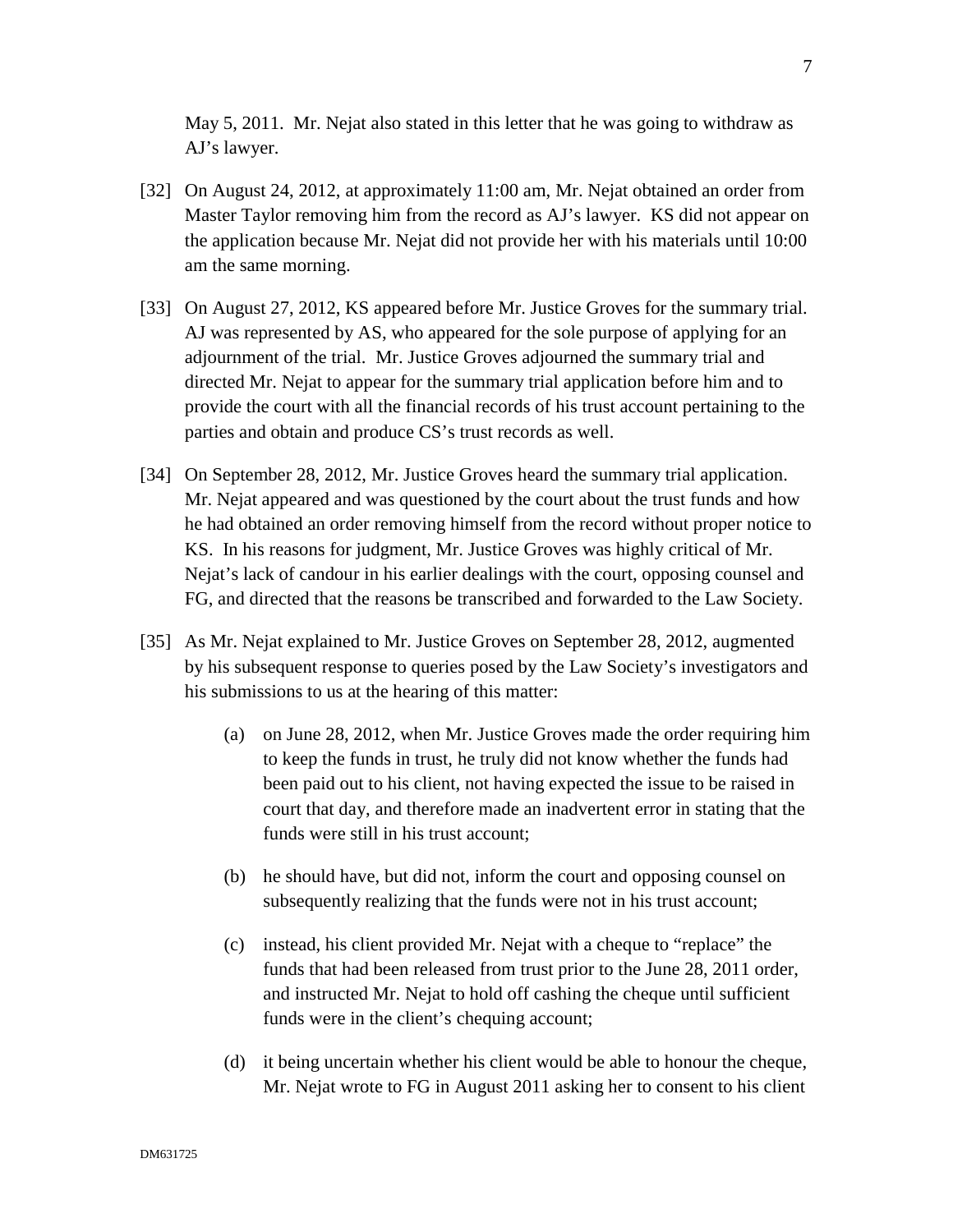obtaining the funds from trust, the aim being to bring his client into compliance with the June 28, 2012 order;

- (e) when Mr. Nejat appeared before Madam Justice Gerow in April 2012, he was unsure of the status of this cheque and whether it was cashable; and
- (f) his uncertainty regarding the status of the trust monies at certain points was partly the result of his inexperience, he being a one-year call, combined with the fact that he had no control over the trust account used in the office where he practised.
- [36] The Law Society has essentially asked us to accept the Respondent's explanation for his conduct. Given the parties' joint position in this regard, we are prepared to do so.

## **ADMISSION ON THE ALLEGED INFRACTION IS APPROPRIATE**

- [37] As officers of the court, lawyers have an overriding duty to ensure that they provide accurate information to the court, opposing counsel and self-represented litigants. When lawyers fail in this duty, the integrity of the profession and the administration of justice are compromised. It is no excuse that a lack of candour may inure to a client's benefit. A legal system in which the courts and other actors cannot trust a lawyer to be accurate in his or her representations cannot hope to achieve justice or maintain the respect of the public.
- [38] The leading case defining what constitutes professional misconduct is *Law Society of BC v. Martin,* 2005 LSBC 16, wherein the hearing panel concluded that the test is "whether the facts as made out disclose a marked departure from that conduct the Law Society expects of its members; if so, it is professional misconduct." *Martin* was applied recently in *Re: Lawyer 12*, 2011 LSBC 35 and in *Law Society of BC v. Gellert,* 2013 LSBC 22.
- [39] As noted in *Gellert*, at paragraph 67, conduct falling within the ambit of the "marked departure" test will display culpability that is grounded in a fundamental degree of fault, but intentional malfeasance is not required – gross culpable neglect of a member's duties as a lawyer also satisfies the test.
- [40] The Respondent's admission that his failure to disclose material information as detailed in the citation constituted professional misconduct is appropriate. While he did not intend to mislead the court or opposing counsel, his failure to disclose constitutes gross culpable neglect.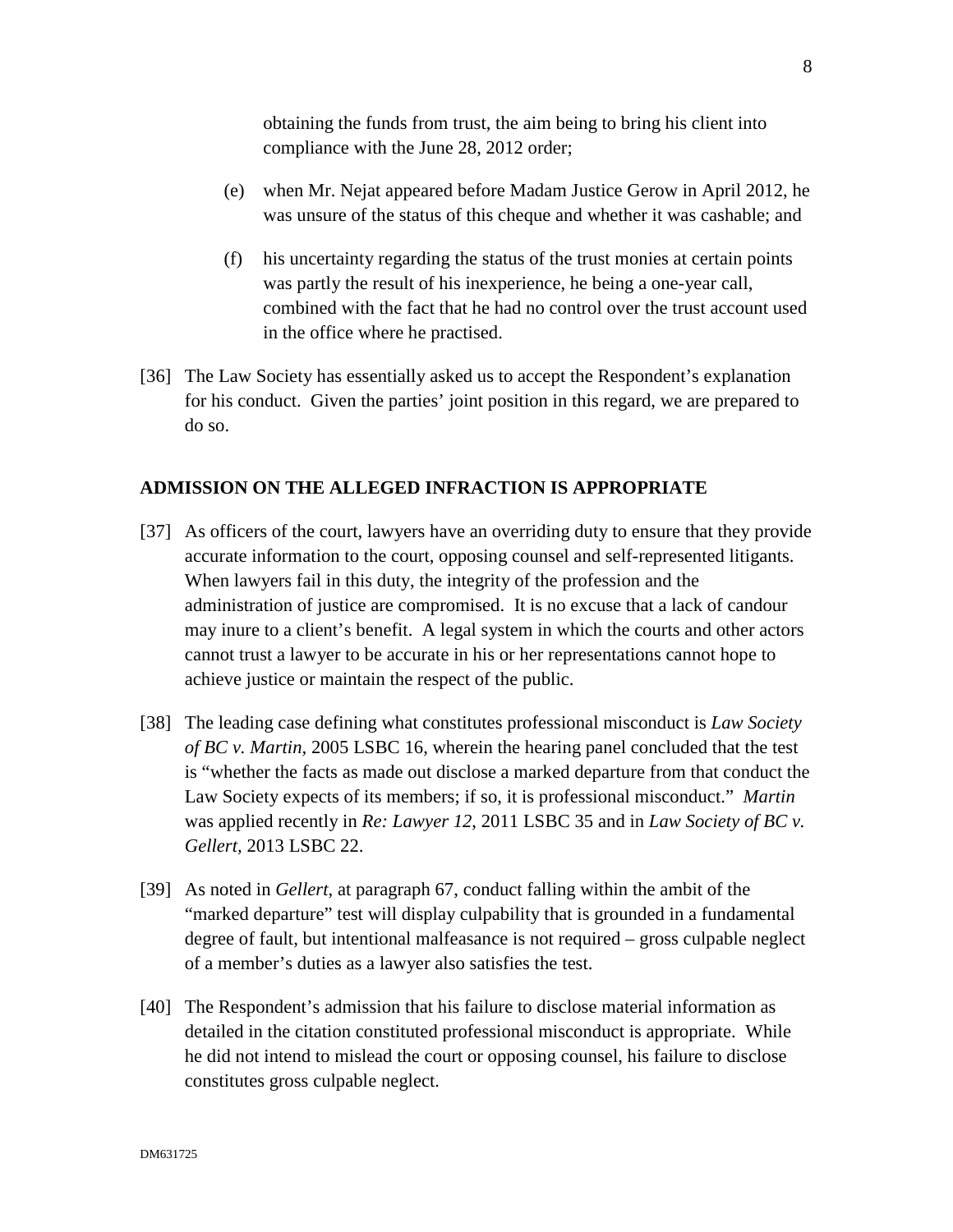# **PROPOSAL IS WITHIN THE RANGE OF FAIR AND REASONABLE DISCIPLINARY ACTION**

- [41] The parties have proposed that the Respondent pay a fine of \$5,000 and costs of \$1,000, both payable by October 31, 2014, and the Discipline Committee has recommended that we accept this proposed disciplinary action.
- [42] In determining whether to accept the proposed disciplinary action, we must ascertain whether it is within the range of a "fair and reasonable disciplinary action in all of the circumstances": see *Law Society of BC v. Rai*, 2011 LSBC 02.
- [43] We have considered the factors set out in *Law Society of BC v. Ogilvie*, [1999] LSBC 17, including the nature and gravity of the misconduct, the Respondent's lack of disciplinary history and the range of disciplinary sanctions imposed in prior similar cases.
- [44] In respect of the latter factor, we were referred to *Law Society of BC v. Boles*, [1999] LSBC 14, *Law Society of BC v. Antle*, 2005 LSBC 45, *Law Society of BC v. Galambos*, 2007 LSBC 31 and *Law Society of BC v. Cranston,* 2011 LSBC 24.
- [45] In *Boles*, the respondent was reprimanded for misinforming the court that a custody and access report was in the process of being prepared, when that was untrue. The panel found that the respondent did not intend to mislead the court, but had failed to exercise proper care in reviewing her file. The respondent had had a prior conduct review for failing to pay practice debts.
- [46] In *Antle*, the respondent, a senior lawyer with over 15 years of experience, was fined \$10,000 and ordered to pay costs after he was found to have unintentionally misled the court in four material respects on a without notice application for a garnishing order in a complex securities litigation matter.
- [47] In *Galambos*, the respondent was suspended for one month after he inaccurately advised the court on a without notice short leave application that all the pleadings had been served. When he returned to his office immediately after the application, he was advised that service of some of the documents had not been effected, but he failed to return to court to attempt to correct the misrepresentation.
- [48] In *Cranston*, the respondent was fined \$10,000 and ordered to pay costs of \$10,000 after a hearing panel found that the respondent's conduct, which included five separate misrepresentations to the court, constituted incompetent performance of his duties as a lawyer.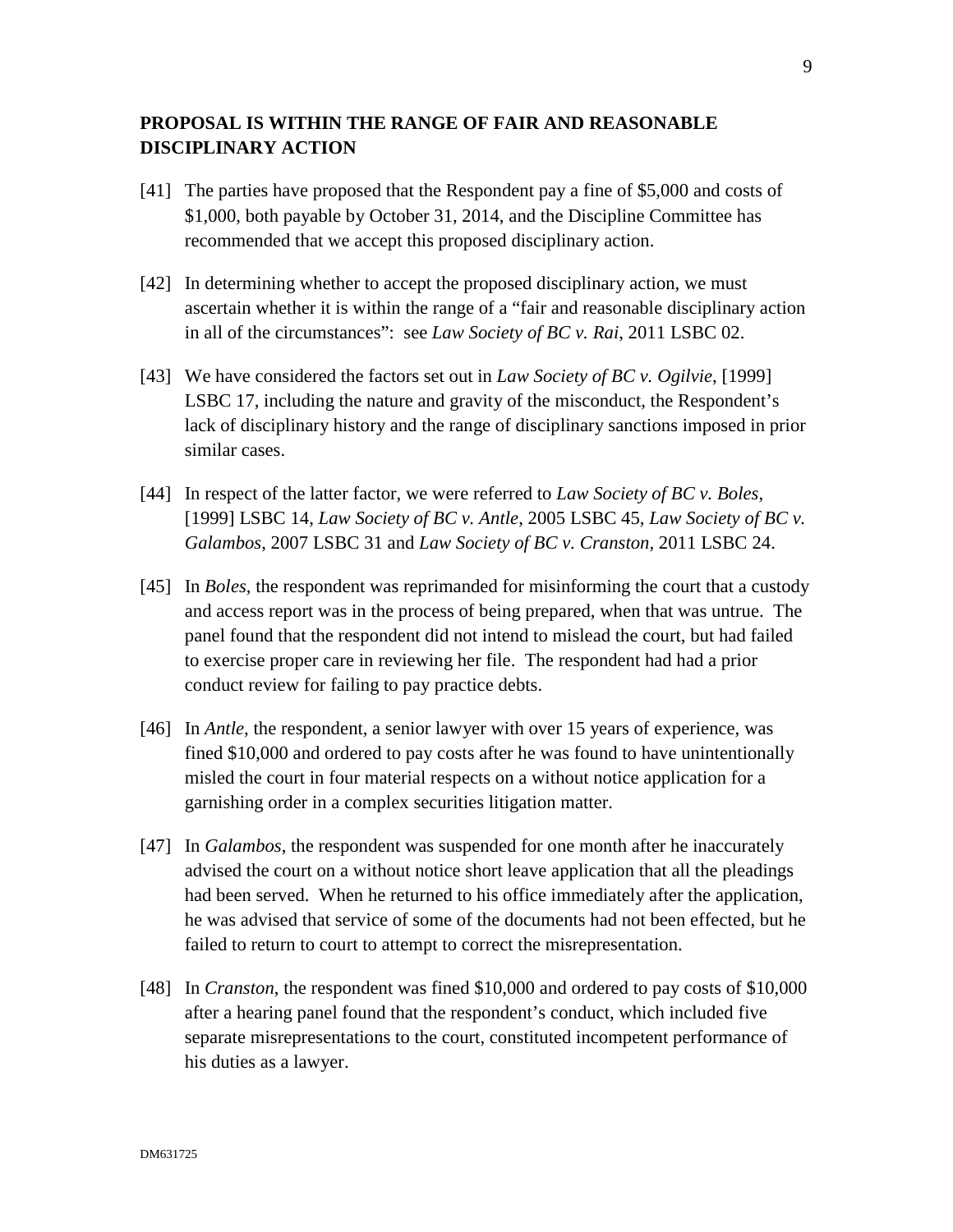- [49] In this case, there were five occasions, over a span of ten months, on which the Respondent failed to disclose material information or failed to correct the record. The benefit accruing to the Respondent was not significant, but he was able to pay his modest account sooner than if he had kept the funds in his trust account as required. These are aggravating factors, and there is a need to send a message of deterrence to the profession in order to preserve the integrity of the judicial system.
- [50] On the other hand, the Respondent has no relevant professional conduct record, he did not intend to mislead the court or opposing counsel, and at the time in question he was a fairly new call to the bar. In addition, he admitted his misconduct to the Law Society from the outset of disciplinary proceedings and conveyed to the hearing panel his deep contrition and indicated that he had taken steps to ensure that he would never commit such errors again. These are mitigating considerations.
- [51] Based on the foregoing, and according deference to the recommendation of the Discipline Committee, we conclude that a fine of \$5,000 and costs of \$1,000, payable by November 30, 2014, falls within the range of a fair and reasonable disciplinary action in all of the circumstances.

### **ORDER**

- [52] We conclude that the Respondent committed professional misconduct as alleged in the citation, and order that he pay a fine of \$5,000 and costs of \$1,000, for a total of \$6,000, payable on or before November 30, 2014.
- [53] The Executive Director is instructed to record the Respondent's admission on his professional conduct record.

### **SEALING ORDER**

- [54] Counsel for the Law Society applied for an order pursuant to Rule 5-6(2) that information identifying AJ and FG not be disclosed to the public. Accordingly, at the conclusion of the hearing we ordered that:
	- (a) Exhibit 1, the Agreed Statement of Facts, be sealed and excluded from the public;
	- (b) If a member of the public requests a copy of Exhibit 1, that Exhibit 1 be redacted to preserve the anonymity of AJ and FG; and